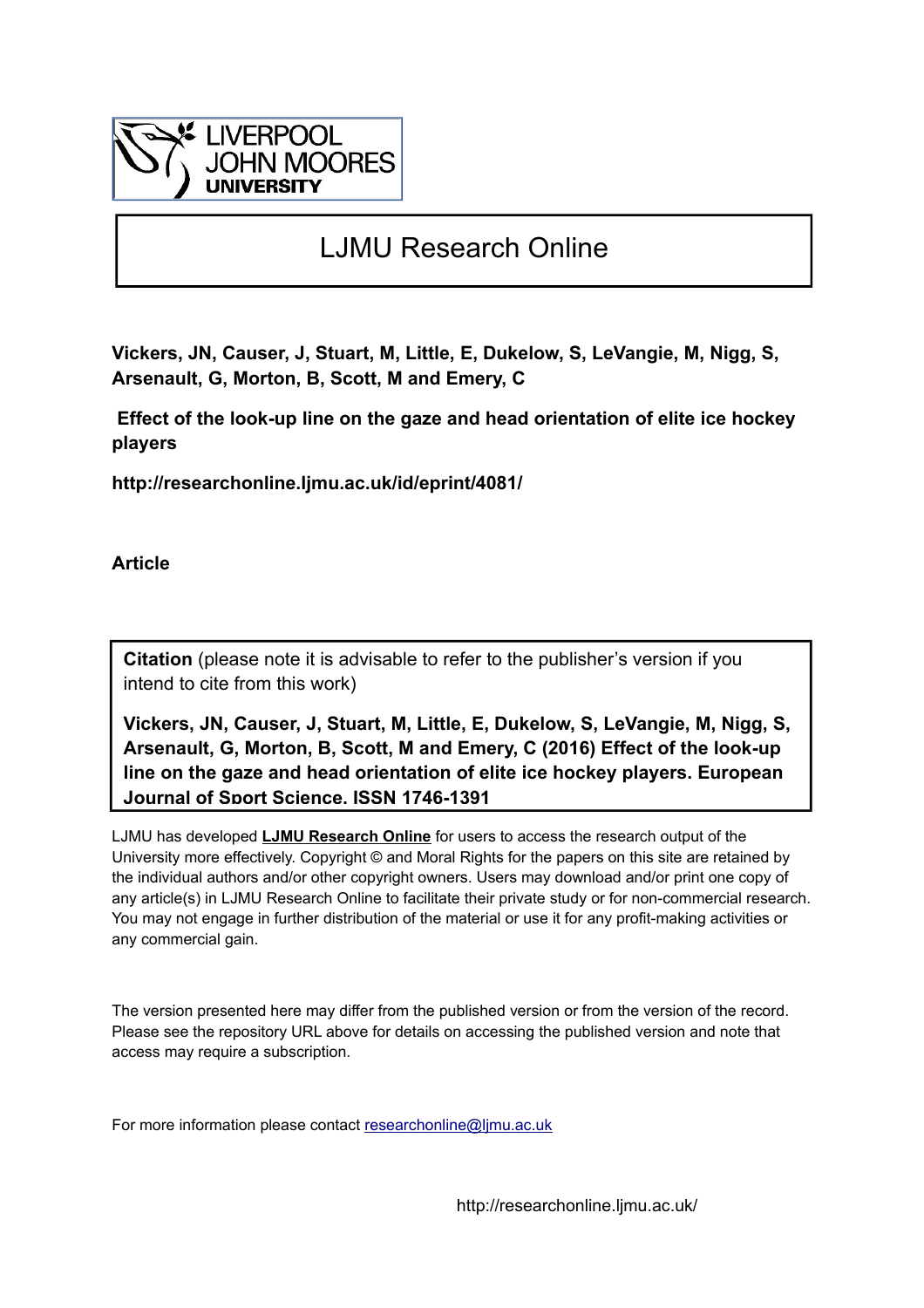# Effect of the Look-Up Line on the Gaze, Head Orientation and Performance Of Elite Ice Hockey Players

Joan N. Vickers, <sup>1</sup> Joe Causer, <sup>2</sup> Michael Stuart, <sup>3</sup> Elaine Little, <sup>5</sup>

Sean Dukelow, <sup>4</sup> Marc LaVangie, <sup>5</sup> Sandro Nigg, <sup>5</sup> Gina Arsenault, <sup>1</sup> Barry Morton, <sup>1</sup> Matt Scott, <sup>1</sup> and Carolyn Emery <sup>6</sup>

1 Neuromotor Psychology Laboratory, Faculty of Kinesiology, University of Calgary 2 Brain and Behaviour Laboratory, Liverpool John Moores University, UK 3 Mayo Clinic, Mayo Clinic, Rochester, MN

4 Hotchkiss Brain Institute, Cumming School of Medicine, University of Calgary

5 Human Performance Laboratory, Faculty of Kinesiology, University of Calgary

6 Sport Injury Prevention Research Centre, Faculty of Kinesiology, University of Calgary

Submitted to the European Journal of Sports Sciences Correspondence should be sent to vickers@ucalgary.ca Revision 1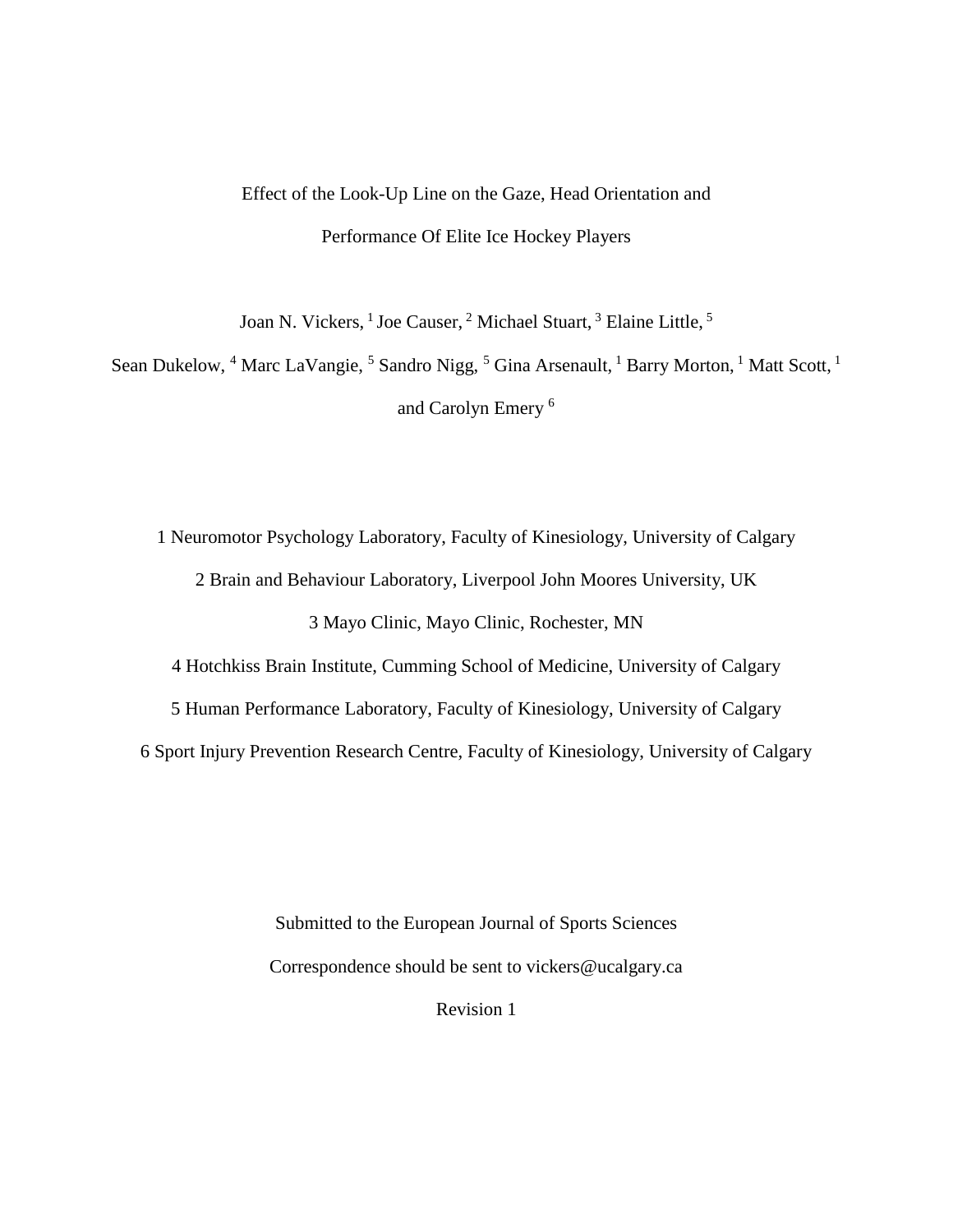## **Abstract**

A "look-up-line" (LUL) has been proposed for ice hockey, which is an orange 1 m (40 in) warning line (WL) painted on the ice at the base of the boards. The LUL purports to provide an early warning to players to keep their head up prior to, and as they are being checked. We determined if players looked-up more on a rink with the LUL compared to a traditional Control rink. Elite offensive (O) and defensive (D) players competed 1 vs 1, while wearing an eye tracker that recorded their quiet eye (QE) and fixation tracking (F-T) and an electro-goniometer that measured head angle. External cameras recorded skate duration during four skate phases: P1 preparation, P2 decisionmaking, P3 cut to boards, P4 contact. The QE was the final fixation prior to contact between O and D as they skated toward and across the WL during P3 and P4. Skate phase durations (%) did not differ by rink or rink by position. More QE and F-T occurred on the WL on the LUL rink than on the Control. The expected increase in head angle on the LUL rink did not occur during P3 or P4. Posthoc results also showed O and D skated further from the boards on the LUL rink, suggesting the players preferred to control the puck on white ice, rather than the orange color of the LUL rink. More research is needed to determine if these results apply to the competitive setting.

Keywords: perception, vision, quiet eye, cognition, medicine, psychology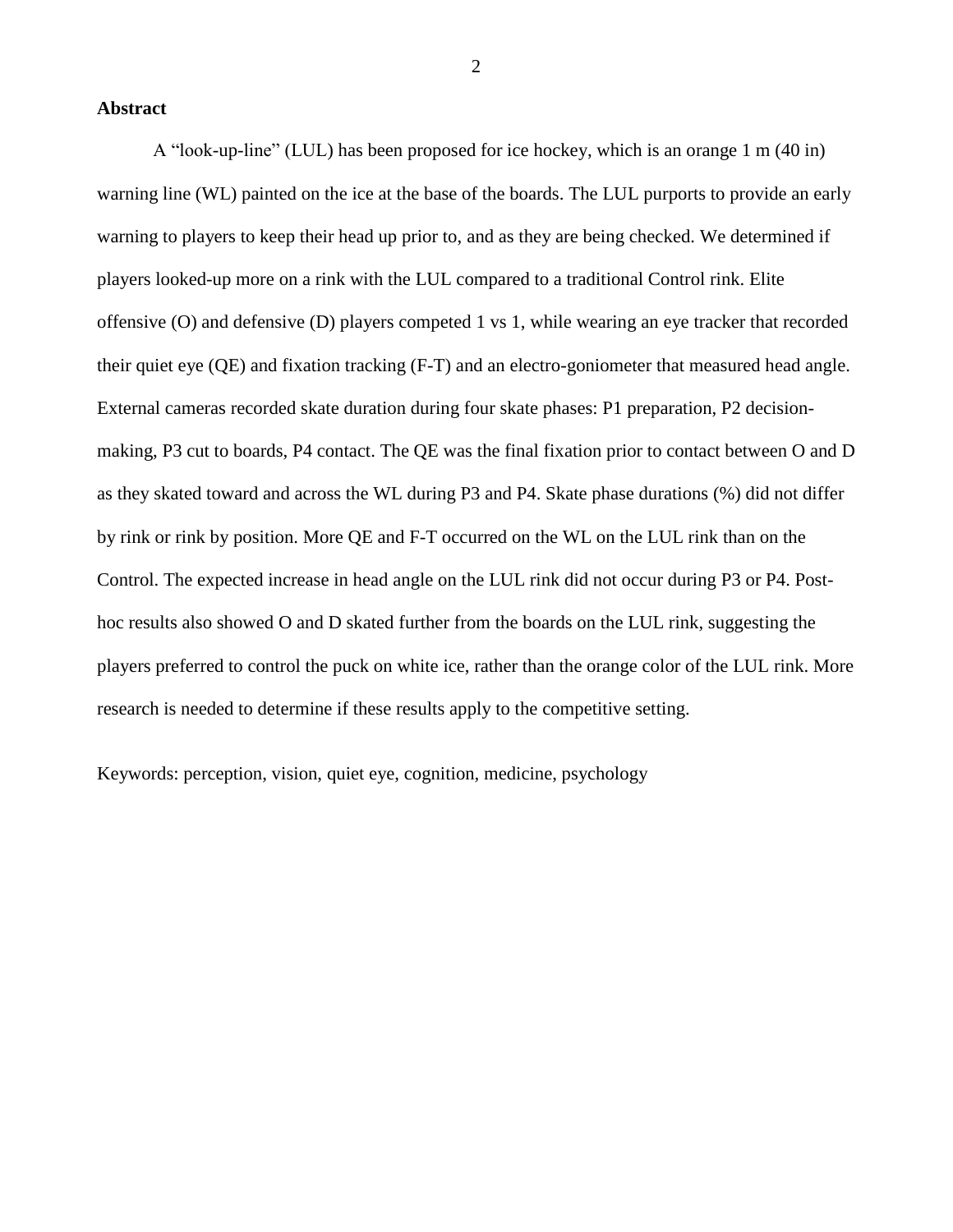# **Introduction**

Each season approximately 30% of youth ice hockey players sustain an injury, and 50% of these injuries occur in leagues that allow body checking (Malenfant, Goulet, Nadeau, Hamel, & Emery, 2012). Anecdotally, it is thought that getting pushed or checked into the boards with the position of the head and neck in flexion contributes to spinal cord injuries and concussion. A potential remedy is a 40 inch (1 m) wide orange "look-up line" (LUL) painted on the ice at the base of the boards (Smith, 2014). The goal of the LUL is to reduce injuries by providing both offensive (O) and defensive (D) players with a visual warning line (WL) to look-up and adjust the position of the head and body prior to being checked. Intuitively, the LUL appears to be a good idea, but no research exists showing the LUL causes players to look-up more leading to improvements in head orientation before and during contact. We therefore pursued one question: Does a LUL rink outfitted with an orange WL cause offensive (O) and defensive (D) players to look up more as they are being checked, compared to a traditional Control rink with a WL area of white ice? In the context of the current study, looking up was determined through an assessment of head flexion –extension angle in the vertical dimension, and a concurrent analysis of QE and fixations on the WL and other locations, before and as contact occurred.

# **Head Angle and Injury in Ice Hockey**

There is a significant decrease in injuries when the head is raised allowing contact to occur with the shoulders /or chest and head up (Oktenoglu et al., 2001). Decreasing head angle reduces the normal cervical lordosis, which makes the head and neck more vulnerable to serious injury. This occurs in hockey when a player skates or slides on the ice without control or is pushed or checked from behind and hits the boards. Although dropping the head prior to contact increases the likelihood of head, neck and spinal injuries (Heck, Clarke, Peterson, Torg, & Weis, 2004), no attempt was made in the current investigation to determine if the orange WL increased or reduced injuries, as the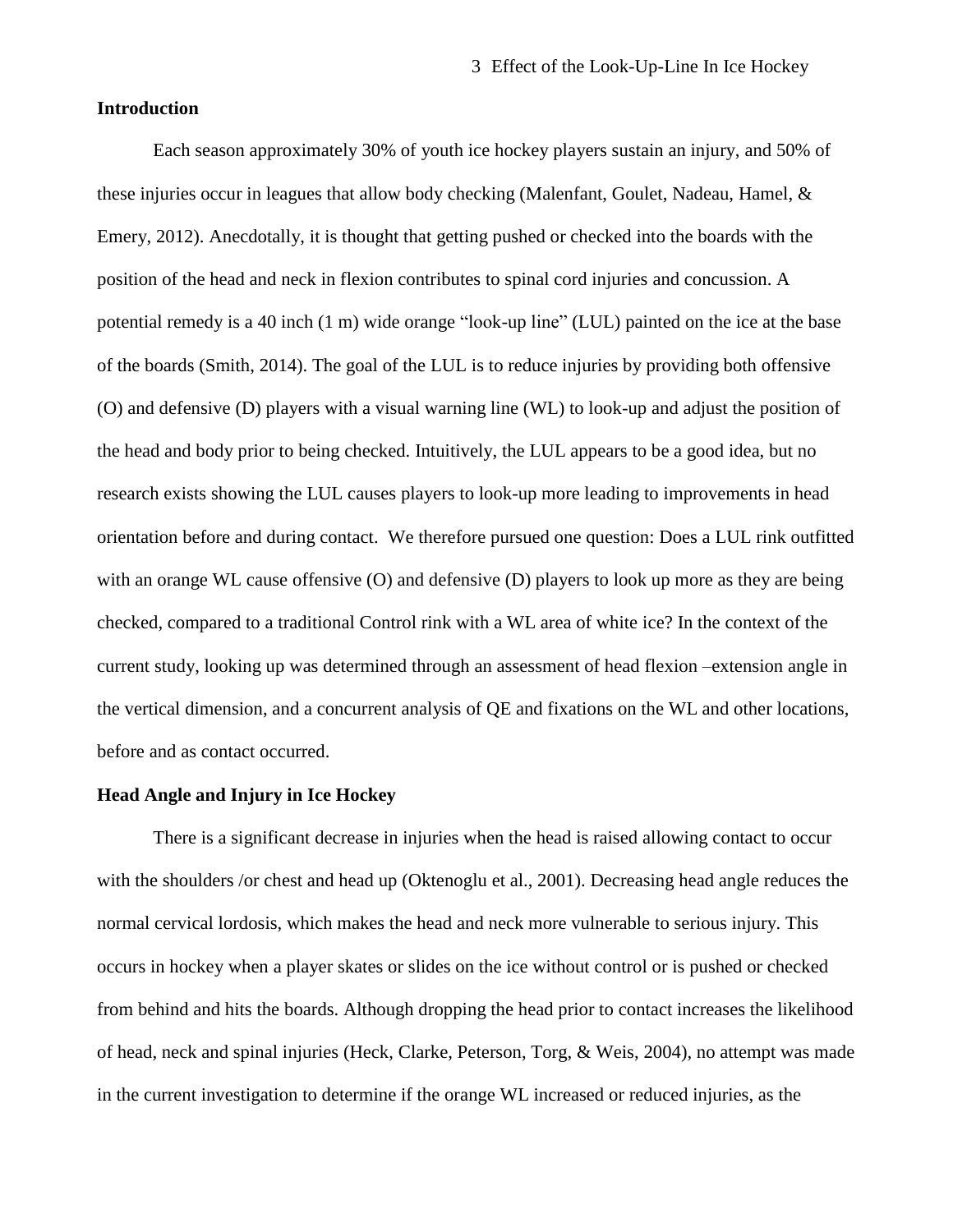degree of contact was mild to moderate and did not simulate highly competitive games where contact is often severe between the players and the boards.

#### **Gaze During Motor Behavior**

During dynamic movements humans exhibit fixations of longer duration on critical cues in the task environment (Henderson, 2003; Liversedge, 2011). Normally the eyes localize the target first, followed by the head due to it's greater inertia, and lastly by the body (Abrams, Meyer, & Kornblum, 1990; McCluskey & Cullen, 2007). Research in locomotion shows that two strides before an obstacle is reached there is a fixation on the obstacle, followed by fixations upward and forward into space that are used to ensure safe and effective navigation (Patla & Vickers, 1997). In walking studies where the probability of a collision is high, a rapid change in gaze occurs resulting in fixations that occur earlier and are of longer duration during potentially harmful collisions (Jovancevic-Misic & Hayhoe, 2009). We therefore expected both O and D to look forward on the ice to locations in advance of strides taken in that direction.

Analysis of the gaze forward into space was therefore critical in the current study, which required detection of fixations on a specific location (the WL) as the players cut toward the WL, and as contact occurred between O and D. The quiet eye (QE) is a perception-action variable defined as the final fixation or tracking gaze that is located on a specific location or object in the task space prior to the onset of a critical movement (Vickers, 1996; Vickers, 2007). Extensive research shows that an early onset (indicative of superior anticipation) and longer duration (indicative of an enhanced ability to focus) is a characteristic of higher levels of performance in a wide range of motor tasks (Mann, Williams, Ward, & Janelle, 2007; Rienhoff, Tirp, Strauss, Baker, & Schorer, 2016). Theoretically, the QE represents the time needed to organize the neural networks underlying the control of the movement (Mann, Coombes, Mousseau, & Janelle, 2011). The QE has previously been identified in ice hockey defensive play, and defined as the final fixation occurring prior to contact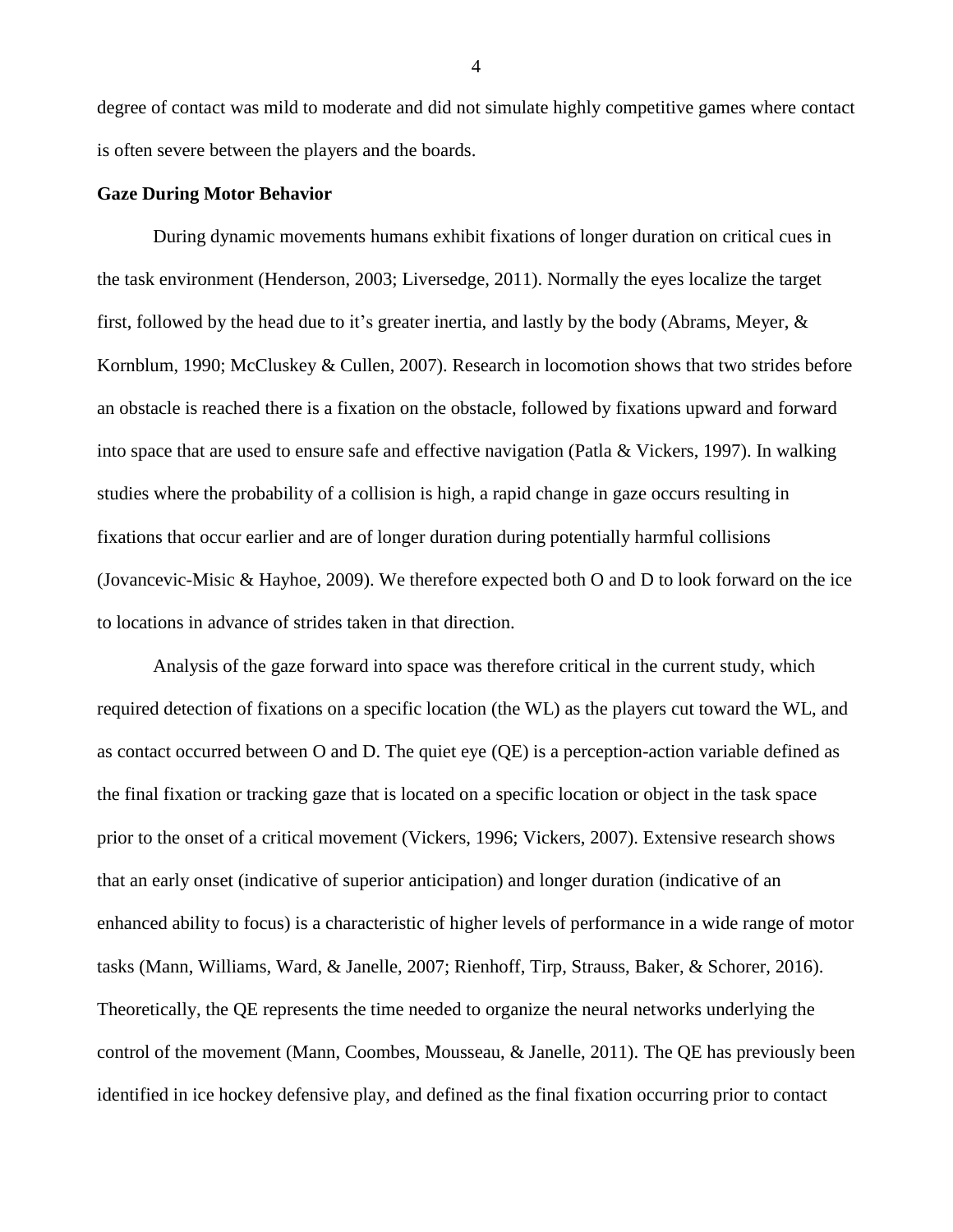## 5 Effect of the Look-Up-Line In Ice Hockey

between O and D (Martell & Vickers, 2004). Prior to contact a combination of fixation and tracking (F-T) gaze were found located on the opponent, the puck, stick, boards, and net. Successful checks occurred when the D used a longer QE on the puck/stick and/or the opponent's body prior to contact. The QE in the current study occurred as the players cut toward and skated across the WL prior to contact occurring between O and D and the boards. If a higher percentage of QE were located on the WL on the LUL rink than, this would indicate the players were drawn to fixate the WL more prior to contact than when they performed on the Control rink. During P4, it was then critical to determine if O and D looked up more during contact, as claimed by the originators of the LUL. Head flexionextension in the vertical dimension was therefore determined during P3 and P4.

From a theoretical perspective, shifts in gaze can be evoked using either bottom-up or topdown processing (Corbetta & Shulman, 2002). During top-down processing "the flow of information is from the 'higher' to 'lower' centers, conveying knowledge derived from previous experience rather than sensory stimulation" (p. 201). Since all the participants had practiced and played only on rinks with white ice, and none had experienced a rink with an orange WL, we expected they would be guided by top-down processing on the Control rink, due to extensive experience competing in this environment. However, when they competed on the LUL rink with the orange WL, they would be more susceptible to bottom-up processing, which involves a "single direction from sensory input, through perceptual analysis, towards motor output, without involving feedback information flowing backwards from 'higher' centers to 'lower' centers" (Corbetta & Shulman, 2002). Since the orange WL was a novel experience for the players, we expected more QE and F-T on the WL of the LUL rink during P3. It was then difficult to predict if O and D would look up more during P4 on the LUL rink than the Control, as predicted by Smith, due to the lack of research on head angle in natural environments (Anderst, Donaldson, Lee, & Kang, 2013). Suffice to say, if O and D experienced a greater increase in head angle during P4 on the LUL rink than on the Control rink, then this would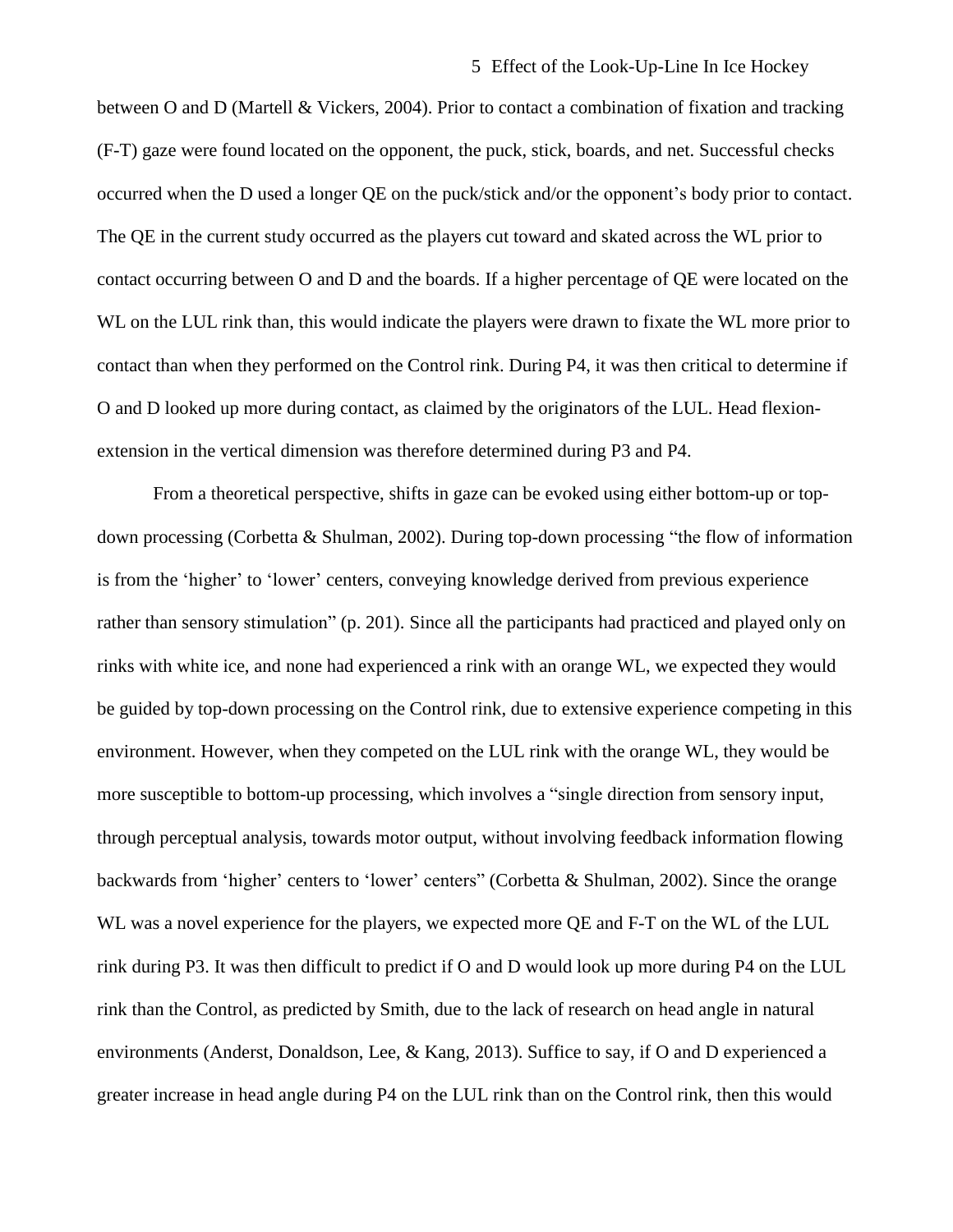provide support for the efficacy of the LUL in improving the position of the head and neck prior to and during contact.

## **Methods**

#### *Participants*

Elite male university ice hockey players ( $N = 18$ ; *M* age = 23.2 years, *SD* = 1.7) volunteered for the study and had played organized ice hockey for an average of 12.2 ( $s = 2.2$ ) years. Athletes were assigned to pairs by the head coach in order to ensure they were evenly matched. Ethics approval was received and the athletes gave informed written consent prior to testing.

#### *Equipment*

O and D each wore a Mobile Eye 5 eye tracker (Applied Sciences Laboratories) and an electrogoniometer (SG150 Twin Axis, Biometrics) that was attached to the back of the head (inion) and upper spine (C7) using training wrap and medical tape. Skating movements were videotaped using two external cameras (Canon Vixia HF R42). Head angle data were collected at a rate of 2400 Hz, filtered at 10 Hz using a low pass 4<sup>th</sup> order Butterworth filter and down sampled to 30 Hz, and synchronized to the F-T and motor data. Figure 1 shows an example trial and four synchronized O and D vision-in-action videos. The data collection rates of the eye trackers, electrogoniometers and skating movements were similar at 30 Hz (33.3 ms/frame).

## *Checking 1 vs 1 Drill*

Figure 1 shows the 1 on 1 drill as performed on an Olympic ice hockey rink. A mini-rink was created (50.6m (116') x 13.4m (44') with a net and shooter tutor centered on the goal line. Each trial began with the O standing on the far blue line, the puck on the red line and the D on the near blue line. During P1 (Preparation), the O participant skated rapidly to the puck, while the D held his position until the puck was contacted. During P2 (Decision making), the O executed deceptive movements designed to gain an advantage, while the D anticipated and countered each move. During

6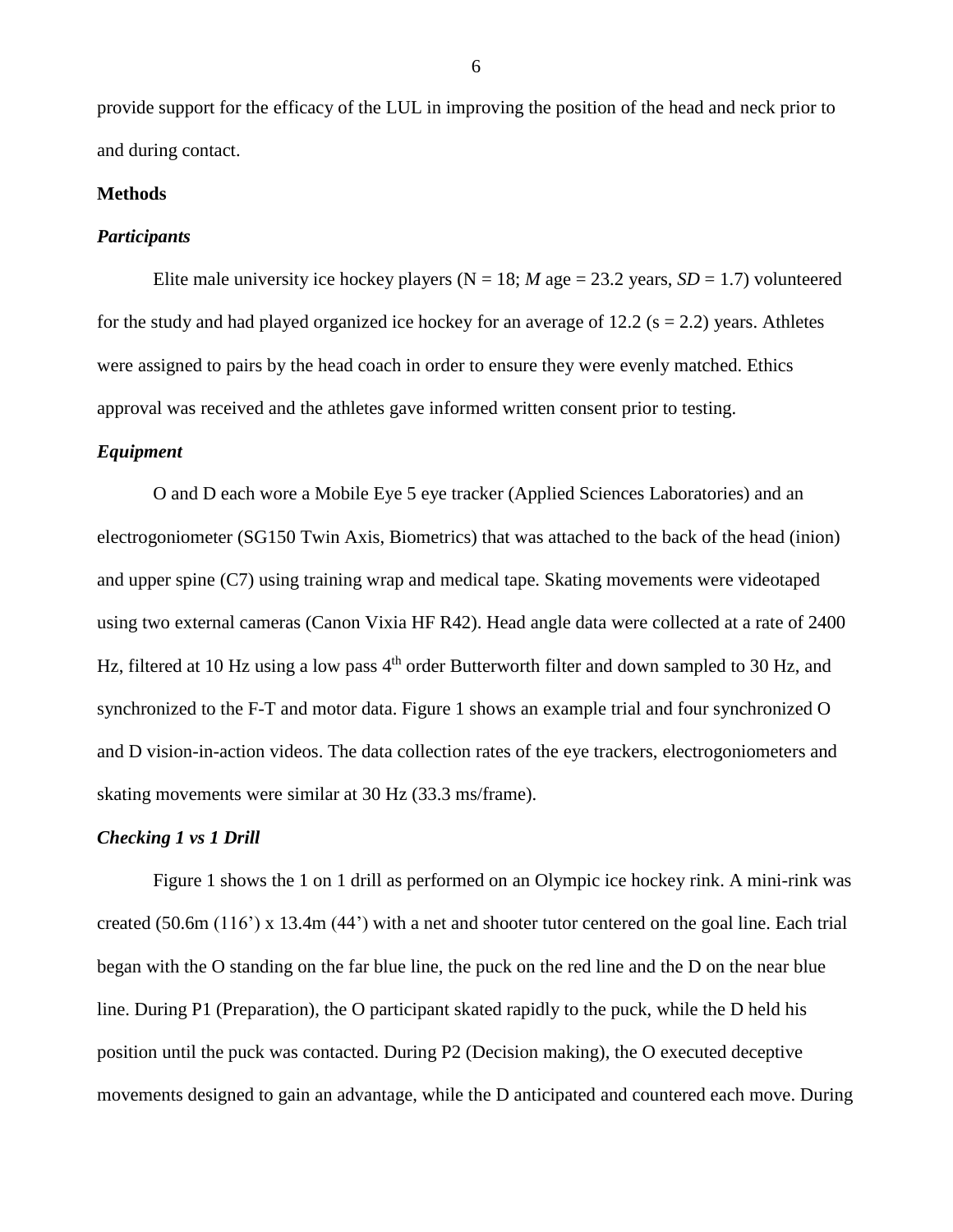P3 (Cut) the O cut rapidly toward the WL and boards, and the D angled him to the boards, closed the gap to zero, and prepared for contact. During P4 (Contact), contact occurred between O and D followed by the O attempting to drive skate by the D and get a shot on net, while the D tried to gain possession of the puck.

#### *Protocol*

Testing was carried out one week after the players returned from the national championships. Participants wore regulation hockey gear and a CSA certified ice hockey helmet (Bauer IMS 11.0) and face shield (CSA/CE) to ensure safety. After a 10-minute warm-up, O and D were fitted with the eye tracker and electrogoniometer and calibrated. The drill was explained, followed by two practice trials. A counterbalanced design was used with half of the player pairs being tested first on one rink and the other player pairs tested first on the other rink. Participants completed a total of 40 trials, 20 per rink, 10 on offense and 10 on defense, switching each trial. Before each trial began, catch trials were used to prevent the D player from anticipating which direction the O would skate. The O was covertly signaled to skate either right toward the boards, or left toward the bumper pads, a goal the D was unaware of. Total data collection took 2 hours.

## *Synchronizing Skate Phase, F-T and Head Angle Data*

Synchronization began with the start commands, which were held constant and occurred simultaneously for O and D as follows: 1) "Look down at your skates"; 2) "Look up at the puck", 3) "Ready, 4) "Go". Each trial began with O and D standing on their respective blue lines. A head extension phase (0-466 ms) was used to ensure the calibration of the electrogoniometers and the eye trackers, in which the players were asked to look down at their skates and then up quickly at the puck located on the red line, thereby providing an upward spike in the head angle data that coincided with the fixation being located on the puck. Trial onset (500 ms) occurred during "Look at the puck" when O and D head extension reached the apex and fixation occurred on the puck on the red line.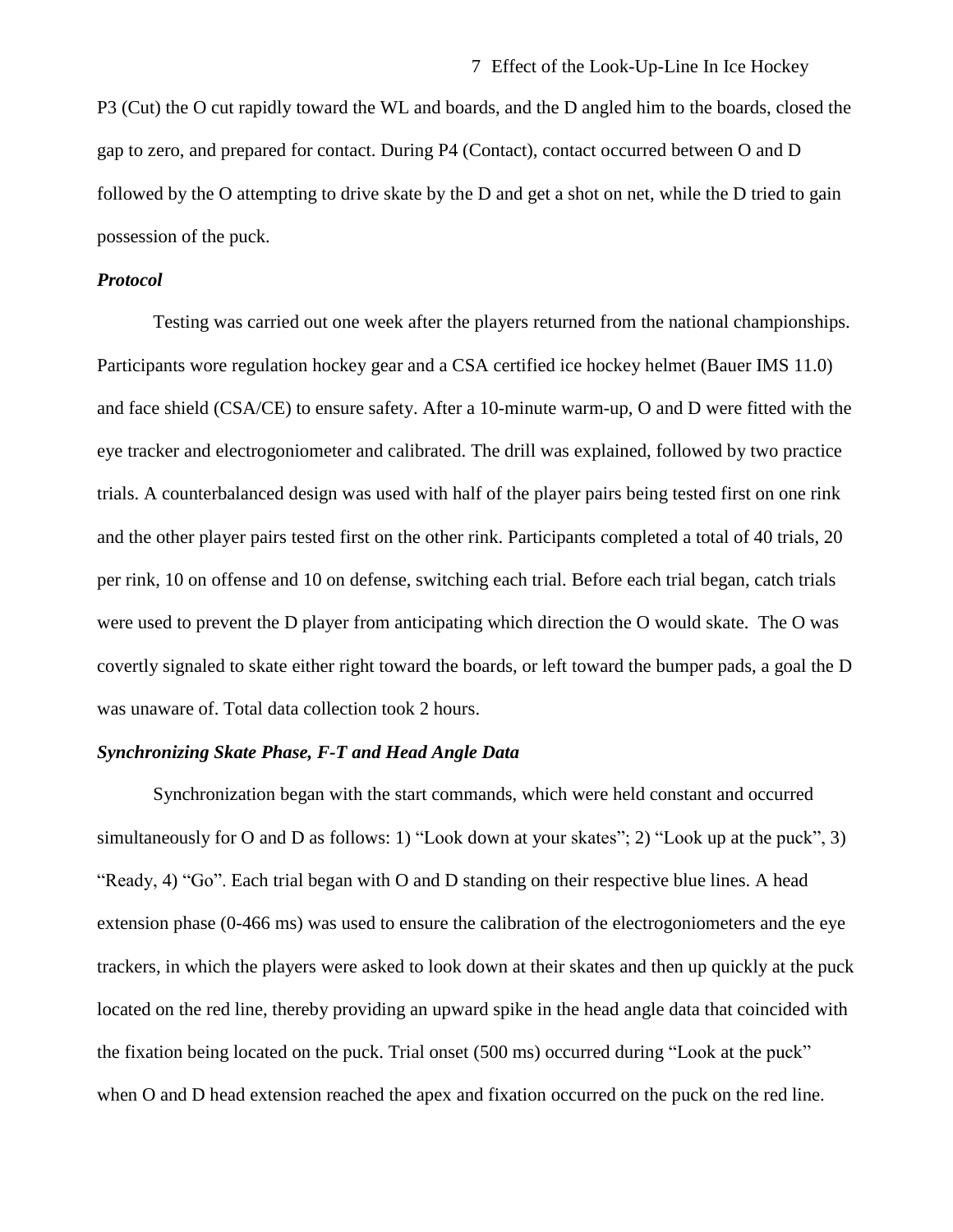Trial offset occurred when the D gained control of the puck, or the puck crossed the plane of the net or goal line.

Following data collection, the gaze and skate videos were synchronized using Adobe Premier, following precedents from previous ice hockey studies (Martell & Vickers, 2004; Panchuk & Vickers, 2006). The vision-in-action trials were coded frame-by-frame using the Quiet Eye Solutions (QES) software, which imposed a common time line (at 30 Hz) over the four videos shown in Figure 1. P1 onset coincided with trial onset, and offset occurred when the O contacted the puck on the red line. P2 onset was the first frame after puck contact and offset occurred one frame prior to the cut phase P3. P3 onset was the first change in skate direction of O and D toward the boards and offset one frame prior to contact, P4. P4 onset was the first frame showing O and D making physical contact and offset was similar to trial offset.

F-T onset, offset, duration and location were coded in order, relative to seven locations (puck/stick, opponent, near ice, far ice, WL, net, boards). Head angle data were averaged every 500 ms creating 17 time intervals from 0-8500 ms. Head angle and F-T were allocated to the skate phases using the phase onsets in Table 1: F-T and head angle between 500 ms - 3466 ms were allocated to P2; between 3500 to 4466 ms to P2; between 4500 to 6966 to P3; and between 7000 and trial offset to P4. QE and F-T locations were synchronized with the head angle time intervals using the F-T onsets and offsets. F-T onsets that did not coincide with a 500 ms interval were assigned to the nearest interval. To our knowledge this the first study to report head angle by F-T location of ice hockey players competing in a 1 vs 1 play. Although the electrogoniometers provided a measure of head angle, they were unable to identify the information being fixated during P3 and P4. Head angle by QE locations was therefore determined, revealing the orientation of the head relative to each QE location fixated prior to contact between O and D. Similar results were also determined for head-

8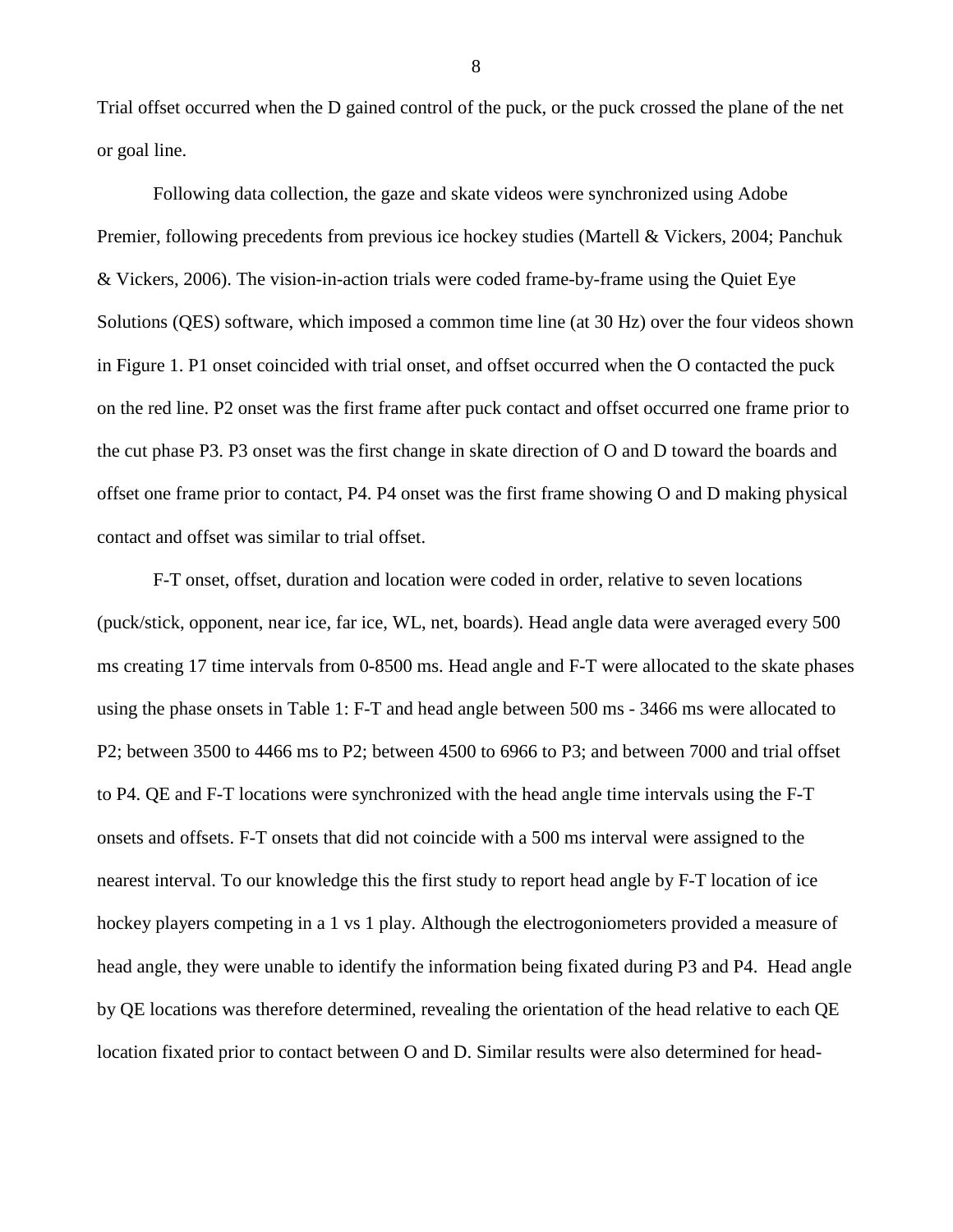angle by all F-T locations during P3 and P4. Of particular importance was determining whether head angle relative to the WL during P3, led to the O and D looking up or down during P4.

## *Data Analysis*

Catch trials (172) were removed in which the O skated toward the left bumper pads, where there was no WL (see Fig 1). Also removed were all trials (62) in which O and D failed to make contact, did not skate toward the WL and boards, or the O lost possession prior to contact, leaving 482 matched O and D trials. Due to breakage of the electrogoniometer cables, head angle data was available for 318 of the 482 trials (11 athletes).

Data were analyzed with SAS JMP 12 [\(SAS.com\)](http://sas.com/) using full-factorial repeated-measures linear mixed-effects ANOVA. Trial duration, phase, QE and F-T were measured in both absolute (ms) and relative time, or percentage (%) of total trial time and subjected to separate Rink (LUL, Control) x Position (O, D) ANOVAs. Head angle was analyzed using a Rink x Time Interval x Phase (P3, P4) ANOVA. Percentage of F-T was analyzed, by phase separately, using a Rink x F-T Location (puck/stick, opponent, near ice, far ice, WL, net, boards) ANOVA. Head angle by QE location, and head angle by F-T location were analyzed, separately, using a Rink x Location x Phase ANOVA. Since the focus of the study was on the effect of rink, only the main effects for rink and the interaction of rink by position are reported. Effect sizes were calculated using Cohen's *d*. Greenhouse-Geisser epsilon was used to control for violations of sphericity and the alpha

level for significance was set at .05 with Bonferroni adjustment to control for Type 1 errors.

# **Results**

## *Trial Duration and Skate Phase Onsets and Duration*

Trial duration (ms) differed by rink,  $F_{1, 17} = 4.64$ ,  $p = 0.047$ ,  $d = 0.66$ , LUL mean 7651.75 ms and Control mean 7351.56 ms (Table 1). Phase 1 to 4 onsets (%) and duration (%) did not differ by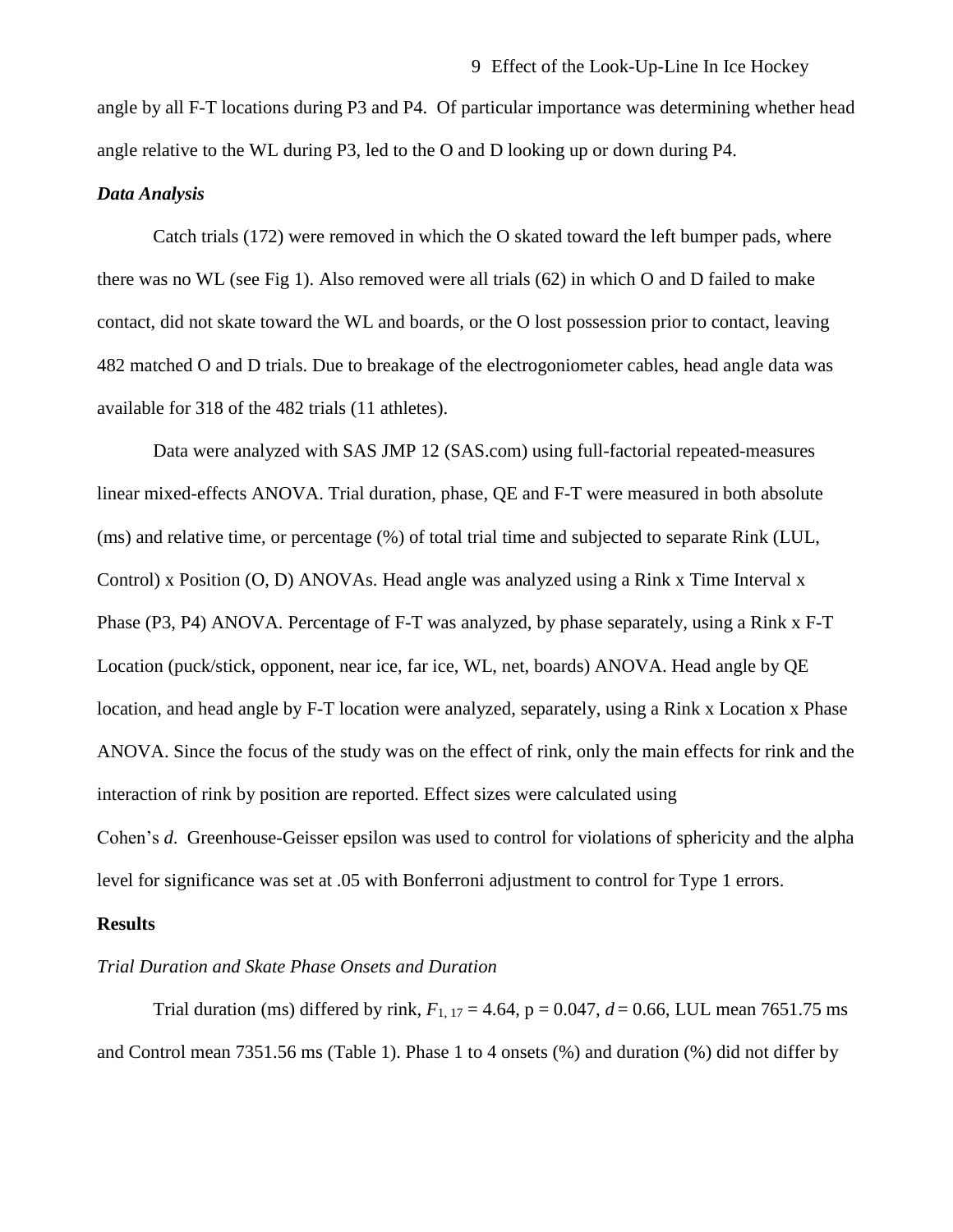rink or rink by position. P3 duration (ms) was longer on the LUL rink,  $F_{1, 16.27} = 6.97$ ,  $p = 0.02$ , d = 0.42, and P4 onset (ms) occurred later,  $F_{1, 14.98} = 9.78, p < 0.007, d = 0.68$ .

#### *Number and Percentage of F-T*

Number of F-T did not differ by rink, LUL rink =  $7.85$  F-T ( $\pm$  SEM .47), Control rink =  $7.48$  $(\pm$  SEM .46), or the interaction of rink by position. Table 2 shows the percentage of F-T was very similar on all locations on the LUL and Control rinks, except for the WL. More F-T were found on the WL on the LUL rink,  $F_{1, 16.57} = 12.82$ ,  $p = 0.002$ ,  $d = 1.69$ , LUL mean = 2.08 F-T ( $\pm$  SEM .27); Control rink mean = .39 ( $\pm$  SEM .26).

#### *Quiet Eye Duration, Onset, Offset and Location*

A total of 482 trials were analyzed, one QE per trial. QE duration (%, ms) did not differ by rink, or the interaction of rink by position, LUL mean  $= 14.9\%$ , 1117.02 ms, Control  $= 15.4\%$ , 1125.44 ms. When analyzed by location, QE duration on near-ice was longer on the LUL rink in relative time (%),  $F_{1, 21.17} = 8.25$ ,  $p = 0.05$ ,  $d = .65$ , and absolute time (ms),  $F_{1, 18.63} = 8.25$ ,  $p = 0.04$ , *d = .49*. LUL = 790.70 ms, 11.39 %; Control = 4.12 %, 265.52 ms.

# *F-T Onset, Offset and Duration*

A total of 1655 F-T were analyzed, including the QE. F-T onset (ms) occurred later on the LUL rink,  $F_{1, 15.67} = 4.14$ ,  $p = 0.05$ ,  $d = .47$ , but this difference was not reflected in relative time (%), LUL mean = 6247.48 ms; Control mean = 6000.66 ms. F-T (ms) on the puck/stick occurred later on the LUL rink,  $F_{1, 15.67} = 5.21$ ,  $p = 0.04$ ,  $d = .78$ , LUL mean = 6238.20; Control mean = 5950.61. No other differences were found.

# *Head Angle*

A total of 317 trials were analyzed. Figure 2A shows that during P3, head angle declined across the time intervals,  $F_{4, 37.01} = 7.70$ ,  $p < 0.0001$ ,  $d = 2.85$ , from a high of 16.35<sup>0</sup> to a low of 8.7 <sup>0</sup>. The interaction of rink by time interval was significant,  $F_{4, 34.33} = 2.84$ ,  $p = 0.04$ ,  $d = .55$ , and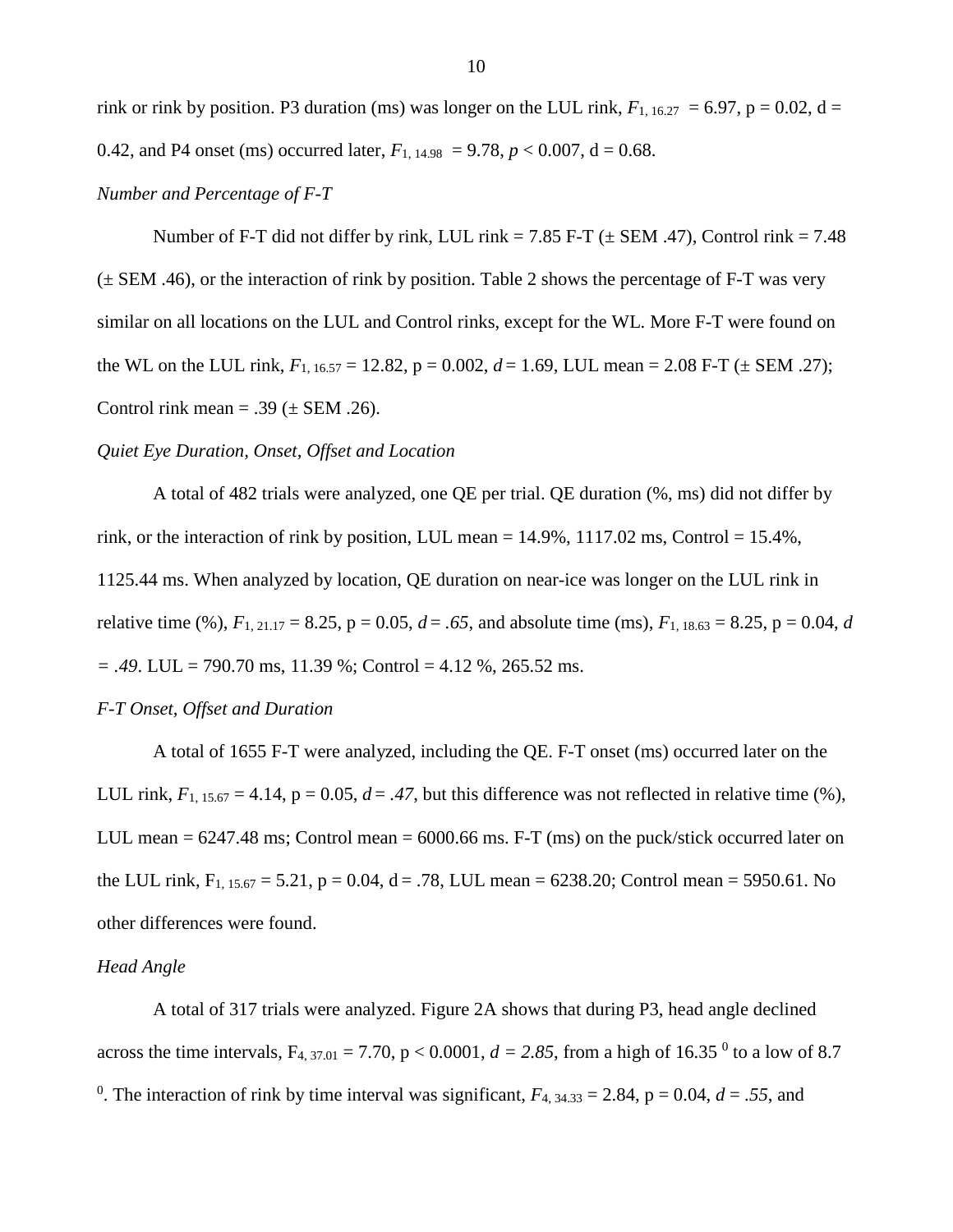ranged from 17.88 $\degree$  to 8.61 $\degree$  on the LUL rink, and 14.66  $\degree$  to 8.80 on the Control. During P4, there was no differences due to rink, or rink x position. Contrary to expectations, the participants did not look up more on the LUL rink during P3 or P4.

## *Head Angle x QE Location x Phase*

Figure 2B presents the mean head angle by QE location during P3 and P4. During P3, the interaction of rink by QE location was significant,  $F_{6, 37.34} = 4.36$ ,  $p < 0.04$ ,  $d = .62$ . Contrast of means differed for far ice,  $F_{1, 159.1} = 10.54$ ,  $p < .001$ . During P4, LUL head angle was lower on the Control rink,  $F = 4.63$ ,  $p = 0.04$ ,  $d = .31$ , LUL mean =  $-3.85<sup>0</sup>$  and Control mean =  $10.08<sup>0</sup>$ . *Head Angle x FT Location x Phase*

A total of 1214 F-T were analyzed, including the QE. Figure 2C presents the head angle to each F-T location during P3 and P4. The interaction of rink x F-T location was significant, F  $_{6, 230.1}$  = 2.56,  $p = 0.02$ ,  $d = 0.78$ . Head angle declined relative to 6 of 7 locations from P3 to P4 on the LUL rink vs the Control. Contrast of means was significant for net,  $F_{1,97.55} = 9.00$ , p < .003.

# *Post-hoc Distance Skated From the Boards*

During the final days of data collection it appeared O and D skated further from the boards on the LUL rink. A post-hoc analysis of distance skated from the boards was carried which included four athletes. Two cameras were set up at the end of the ice (outside the glass) in a constant location on each rink, thereby ensuring the same view relative to the boards. Distance was measured in pixels and converted to cm from the skate of O and D nearest to the boards as they skated crossed the ringette line (Fig 1). A significant difference was found for rink,  $F_{1,74} = 8.06$ ,  $p < 0.006$ ,  $d = 3.96$ , and position  $F_{1, 74} = 14.80$ ,  $p = 0.02$ ,  $d = 5.20$ . Distance skated from the boards was greater on the LUL rink, 246.6 cm  $(\pm$  SEM 19.26) than on the Control, 159.8 cm  $(\pm$  SEM 24.17). Distance from the boards averaged 165.6 cm  $(\pm$  SEM = 21.19) for the O, and 281.5 cm  $(\pm$  SEM 21.25) for the D.

# **Discussion**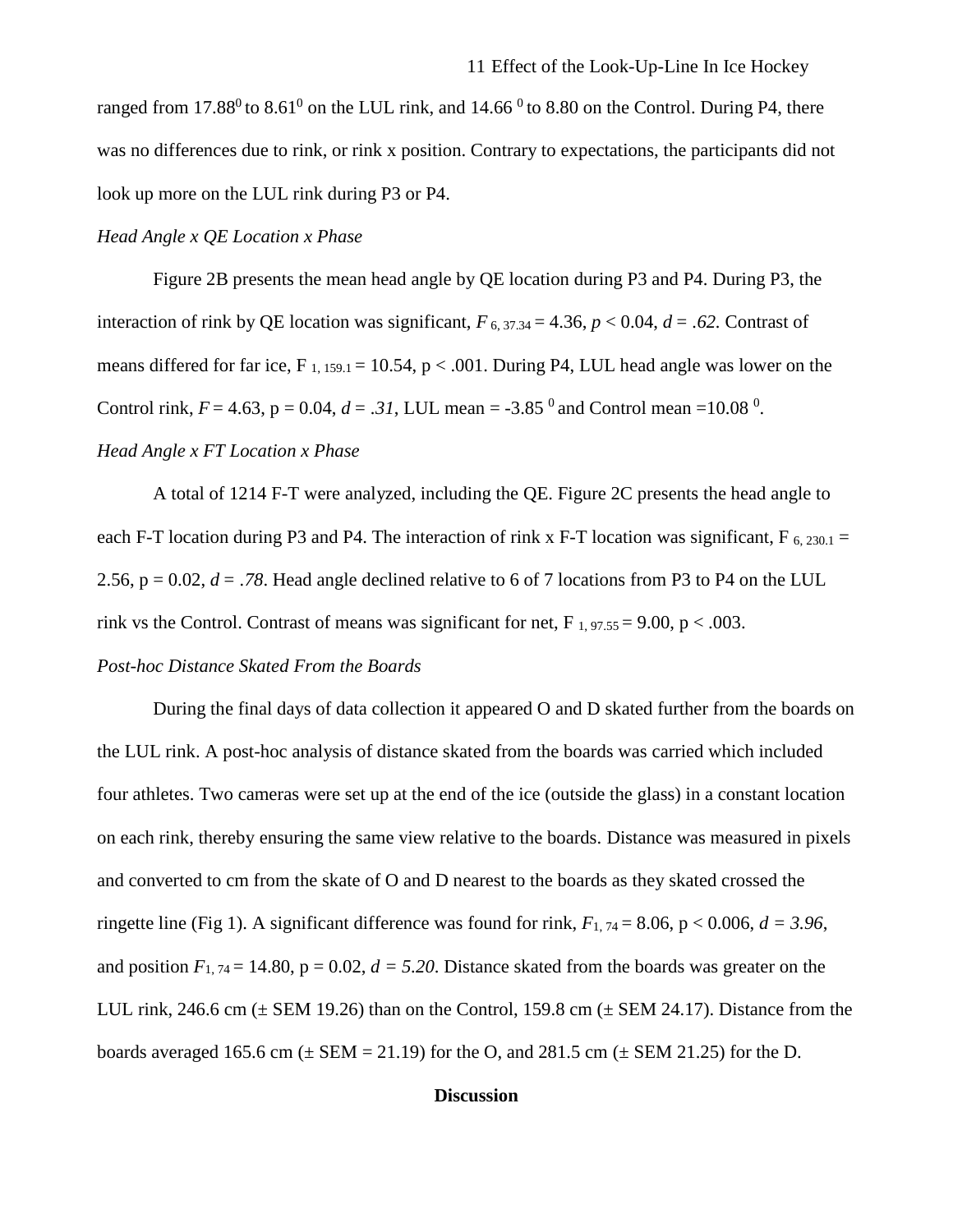The purpose of the study was to determine if a LUL rink outfitted with an orange WL caused O and D players to look up more prior to be being checked, compared to a Control rink with a WL of white ice. In the current investigation it was critical that measures of head angle and F-T be determined concurrently as the O and D players skated toward the WL on the LUL and Control rinks during a cut (P3) phase, and during contact (P4) between O and D and the boards. The QE is one of the few gaze variables that, by definition, precisely couples a final F-T with a specific phase of a movement, thereby making it an ideal variable to be investigated in a study where it was necessary to determine not only if O and D players fixated the WL more on the LUL rink, but also if the QE and other F-T caused the O and D to look up more, as evidenced by a greater increase in head angle upward before and during contact.

The results confirmed the orange WL did attract significantly more F-T by both O and D on the LUL rink compared to the Control rink, but this did not lead to O and D looking up more during P3 (the cut phase) or P4 (contact). Indeed, our results show the opposite occurred, the LUL caused the players to look down more during both P3 and P4 on the LUL rink when compared to the Control rink. Our results thereby fail to support two main contentions of the originators of the LUL that the orange WL will "warn players to keep their heads up when approaching the boards", and also "give players an opportunity to make proper bodily adjustments before hitting the boards" (Smith, 2014).

Five results are highlighted. First, a higher percentage of F-T occurred on the WL on the LUL rink during both P3 and P4 (see Table 2), confirming the WL did attract more of the F-T of both the O and D players. Second, QE duration was longer on near-ice during P3, when the players skated toward and through the WL area on the LUL rink, averaging 780 ms on the LUL rink, compared to 286 ms on the Control. F-T on near ice usually occurred when the athletes were having a problem controlling the puck on the stick. Third, head angle declined significantly more during P3 and P4 (Fig 2A) on the LUL rink, indicating both O and D looked down more than when they performed on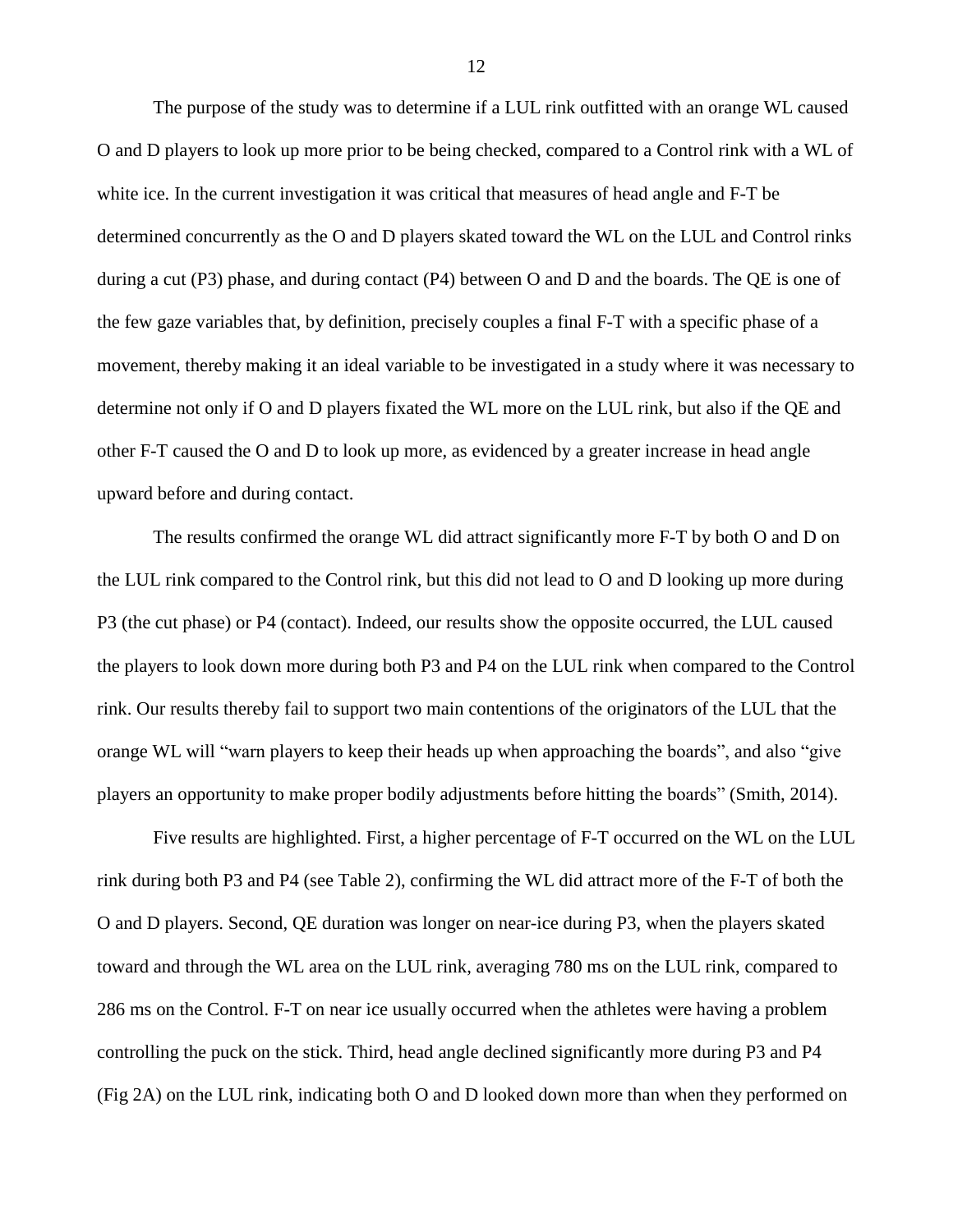## 13 Effect of the Look-Up-Line In Ice Hockey

the Control rink. Fourth, both head angle by QE location (Fig 2B), and head angle by F-T location (Fig 2C) declined more on the LUL rink from P3 to P4 on 6 of 7 locations, compared to the Control rink. Finally, trial duration (ms) was longer by 300 ms on the LUL rink, and the difference occurred primarily during P3, which was 153 ms longer compared to the Control rink, and contributed to a later onset of P4 (by 311 ms). Although these differences were not reflected in relative time, the presence of the orange WL appeared to slow the players down, a potentially "negative" consequence of the LUL, since prolonged head-down neck posture may increase the risk of concussion and spine injury.

Taken together, the results show the players were visually affected by the orange WL, in keeping with the nature of bottom-up processing. During bottom-up processing the athlete processes an immediate salient stimulus, whereas in top-down processing the athlete is guided by higher-level strategies developed during through years of training and competition. Usually performers are slowed down by bottom-up processing, which contributes to longer reaction times and slower movements (Itti & Koch, 2001). This occurs due to a psychological phenomenon known as inhibition of return (IOR). During IOR, participants normally exhibit a reluctance to fixate previously locations, preferring instead to fixate new locations on subsequent trials (Klein, 2000). When there is reduction in IOR, participants continually fixate the same location, leading to longer reaction times and delayed motor responses (Taylor & Klein, 2000). Our results can be interpreted to provide support for the IOR, since significantly more F-T occurred on the orange WL, and QE duration was longer on near ice during P3 when compared to the Control rink. These differences in gaze were accompanied by a slowing of the skating movements on the LUL rink, as indicated by a longer trial duration and P3 phase duration.

Overall, the darker color of the orange WL appeared to affect both the gaze and skating behaviours of O and D, an interpretation bolstered by one of the athletes who commented (after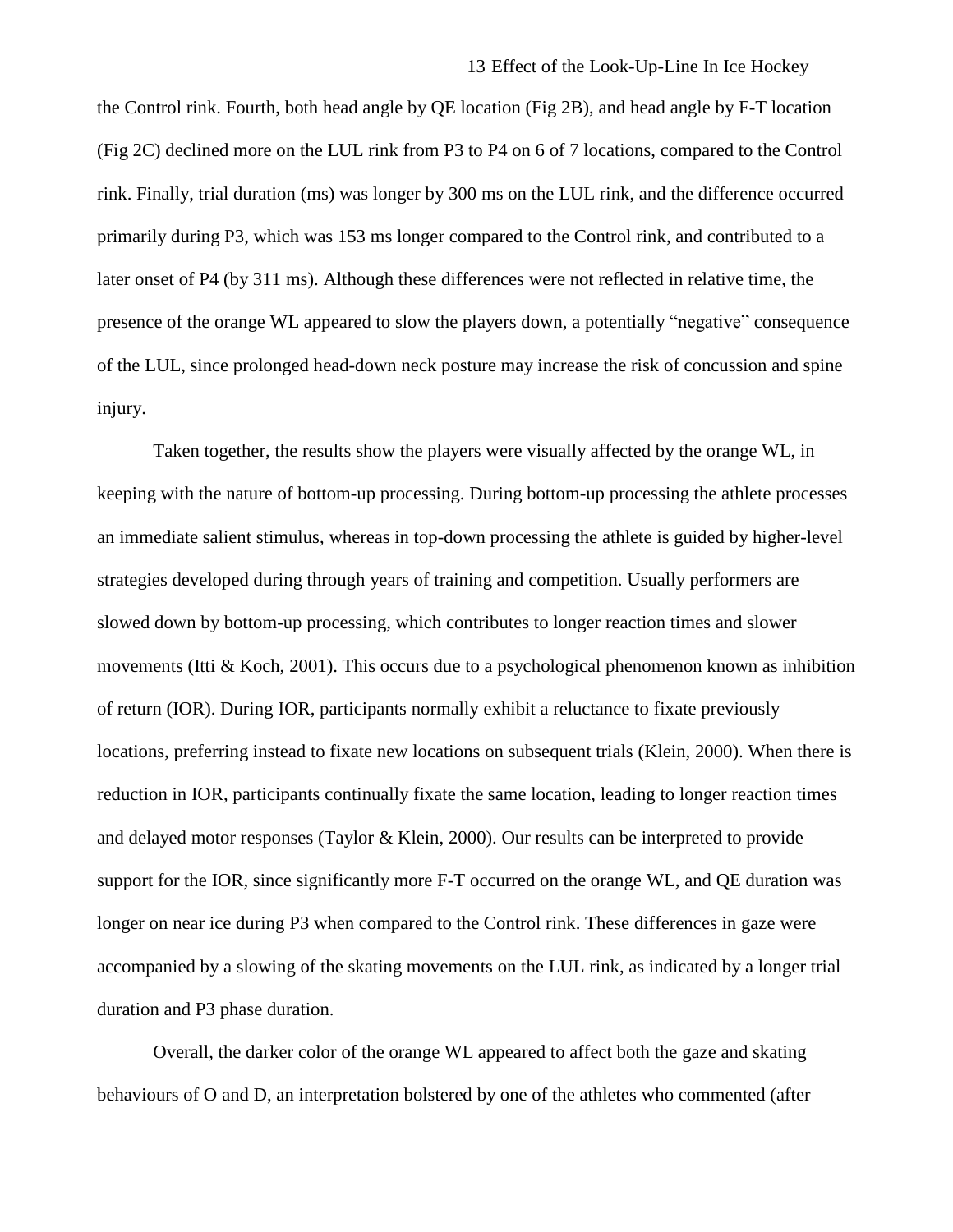testing) that when he performed on rinks with dark team logos painted on the ice, he found it hard to keep his eye of the puck due to the lack of contrast between the black puck and dark logos. Similarly, when he performed on the LUL rink he felt he had to focus more on the puck when it was on the orange WL compared to the white WL of the Control rink. The human visual system possesses a number of bottom-up feature detectors (V1-V7) in the occipital cortex that are attuned to rapid changes in color, edges, lines and other features such as motion, depth and direction (Kolb  $\&$ Whishaw, 2015). Processing of this information is powerful in terms of automatically generating changes in locomotion and higher cognitive processes (Astafiev, Stanley, Shulman, & Corbetta, 2004; Woolley et al., 2010). Looking down more on the LUL rink may have been needed due to greater difficultly seeing the puck against the orange color compared to white ice. This finding was also supported by the unexpected post-hoc result of both O and D skating further from the boards on the LUL rink than on the Control, creating a perceptually narrower rink that may have represented a comfort zone in terms of maintaining better control over the puck.

#### **Limitations**

The results may be specific to the 1 vs 1 play used, and may not continue throughout the season as players become accustomed to the LUL. The degree of body contact observed between the O and D was low to moderate. For this reason, we were unable to extrapolate the results to ice hockey competition, or predict if the LUL will prevent injuries. Technical difficulties with the electrogoniometer cables, and a low number of athletes tested in the post-hoc analysis of distance from the boards were also limitations.

# **Future Directions**

Since the LUL has been approved by some ice hockey organizations, more research is needed to determine if the results found in the current study apply to the competitive setting. The presence of a LUL creates an opportunity for research and player education on the risk of injuries near the

14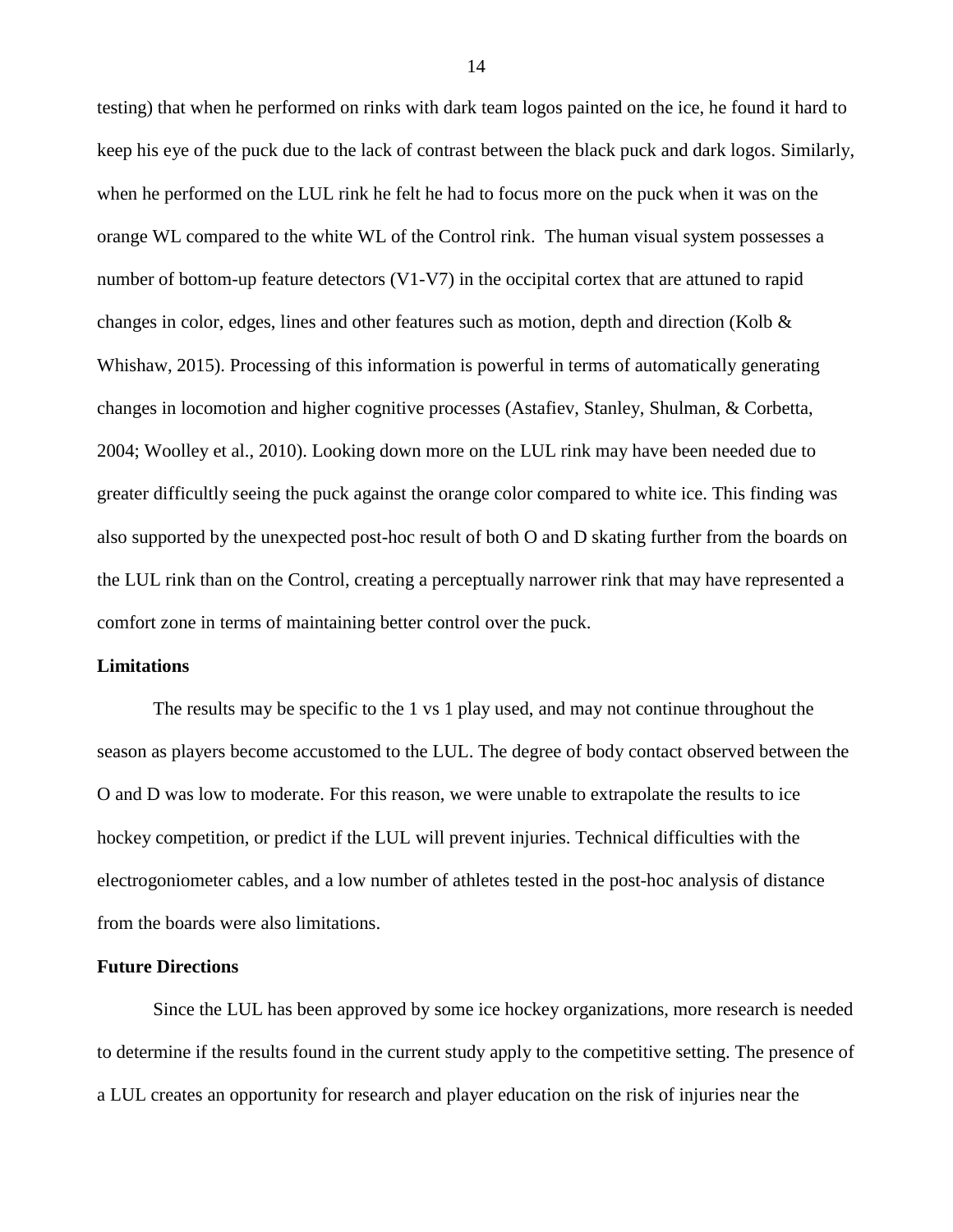boards, as well as injury prevention strategies. Future epidemiological research using validated injury

surveillance in youth ice hockey evaluating the influence of the LUL and programs such as "Heads

Up, Don't Duck" injury and concussion prevention is warranted.

# **Acknowledgements**

The authors would like to thank the University of Calgary men's varsity hockey team, and coaches

Mark Howell, Wally Kozak, Tom Molloy, as well as the staff of the Olympic Oval. Our thanks are

also extended to Julian Parris of JMP (SAS), who assisted with the statistical analysis.

# **Bibliography**

- Abrams, R. A., Meyer, D. E., & Kornblum, S. (1990). Eye–hand coordination and oculomotor control in rapid aimed limb movements. *Journal of Experimental Psychology: Human Perception and Performance, 16*(2), 248-267.
- Anderst, W. J., Donaldson, W. F., Lee, J. Y., & Kang, J. D. (2013). Cervical spine intervertebral kinematics with respect to the head are different during flexion and extension motions. *Joural of Biomechanics, 46*(8), 1471-1475. doi:10.1016/j.jbiomech.2013.03.004
- Astafiev, S. V., Stanley, C. M., Shulman, G. L., & Corbetta, M. (2004). Extrastriate body area in human occipital cortex responds to the performance of motor actions. *Nature Neuroscience, 7*(5), 542-548. doi:10.1038/nn1241
- Corbetta, M., & Shulman, G. L. (2002). Control of goal-directed and stimulus-driven attention in the brain. *Nature Reviews Neuroscience, 3*(3), 201-215. doi:10.1038/nrn755
- Heck, J. F., Clarke, K. S., Peterson, T. R., Torg, J. S., & Weis, M. J. (2004). National Athletic Trainers' Association Position Statement: Head-Down Contact and Spearing in Tackle Football. *Journal of Athletic Training, 39*(1), 101-111.
- Henderson, J. M. (2003). Human gaze control during real-world scene perception. *Trends in Cognitive Sciences, 7*(11), 498-504. doi:10.1016/j.tics.2003.09.006
- Itti, L., & Koch, C. (2001). Computational modellling of visual attention. *Nature Reviews Neuroscience, 2*(3), 194-203. doi:10.1038/35058500
- Jovancevic-Misic, J., & Hayhoe, M. (2009). Adaptive gaze control in natural environments. *Journal of Neuroscience, 29*(19), 6234-6238. doi:10.1523/Jneurosci.5570-08.2009
- Klein, R. M. (2000). Inhibition of return. *Trends in Cognitive. Science, 4*, 138–147.
- Kolb, B., & Whishaw, I. (2015). *Fundamentals of human neuropsychology* (7th ed.). New York: Worth Publishers.
- Liversedge, S. P. (2011). *Oxford Handbook of Eye Movements*. Oxford, UK: Oxford University Press.
- Malenfant, S., Goulet, C., Nadeau, L., Hamel, D., & Emery, C. A. (2012). The incidence of behaviours associated with body checking among youth ice hockey players. *Journal of Science and Medicine in Sport, 15*(5), 463-467. doi:10.1016/j.jsams.2012.03.003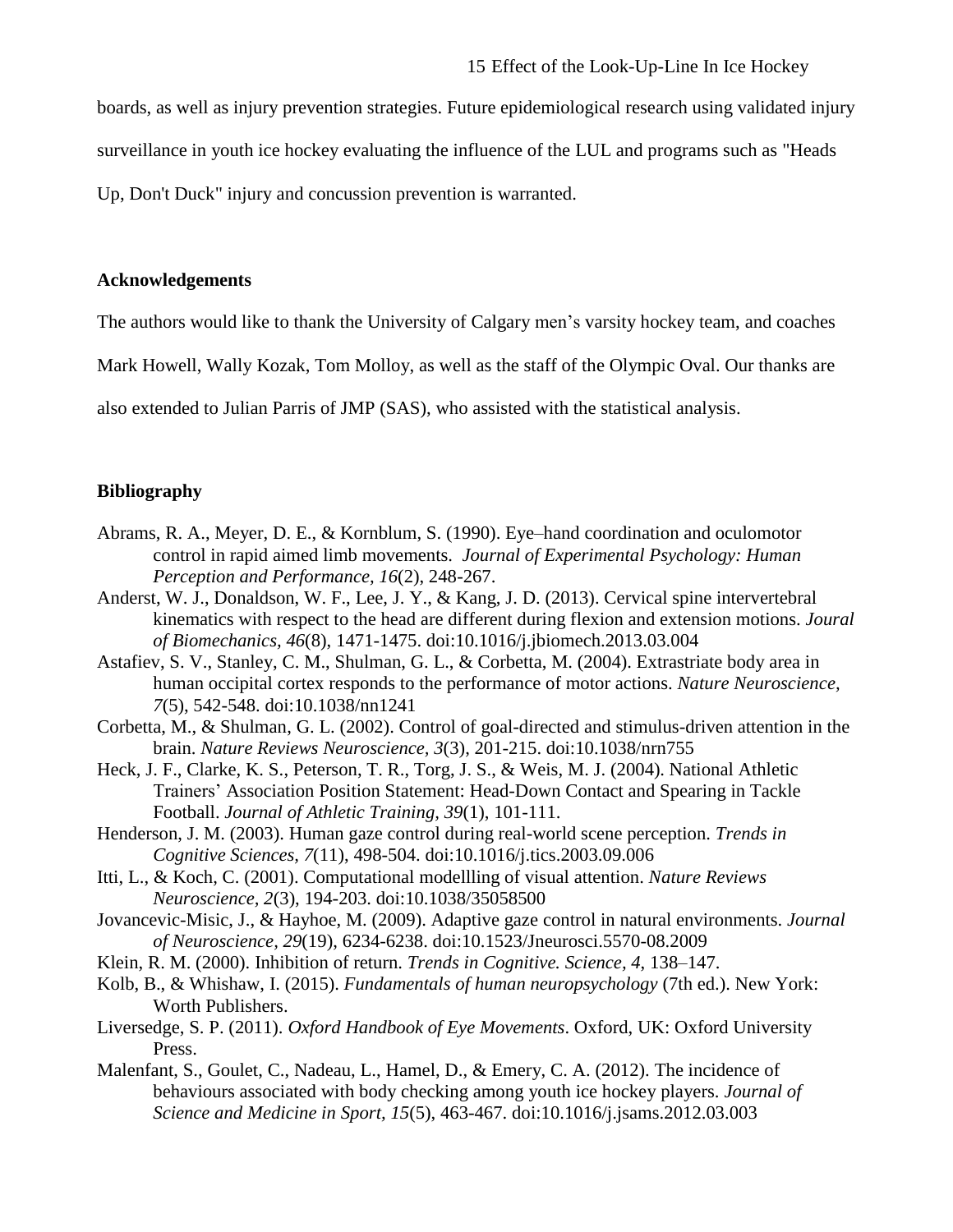- Mann, D., Coombes, S. A., Mousseau, M., & Janelle, C. (2011). Quiet eye and the Bereitschaftspotential: visuomotor mechanisms of expert motor performance. *Cognitive Processing, 12*(3), 223-234. doi:10.1007/s10339-011-0398-8
- Mann, D. T., Williams, A. M., Ward, P., & Janelle, C. M. (2007). Perceptual-cognitive expertise in sport: a meta-analysis. *Journal of Sport & Exercise Psychology, 29*(4), 457-478.
- Martell, S. G., & Vickers, J. N. (2004). Gaze characteristics of elite and near-elite athletes in ice hockey defensive tactics. *Human Movement Science, 22*(6), 689-712. doi:10.1016/j.humov.2004.02.004
- McCluskey, M. K., & Cullen, K. E. (2007). Eye, head, and body coordination during large gaze shifts in rhesus monkeys: movement kinematics and the influence of posture. *Joural of Neurophysiology, 97*(4), 2976-2991.
- Oktenoglu, T., Fahir, A., Ferrara, L., Andalkar, B., Sarioglu, A., & Benzel, E. (2001). Effects of cervical spine posture on axial load bearing ability: a biomechanical study. *Journal of Neurosurgery and Spine, 94*(1), 108-114.
- Panchuk, D., & Vickers, J. N. (2006). Gaze behaviors of goaltenders under spatial-temporal constraints. *Human Movement Science, 25*(6), 733-752.
- Patla, A. E., & Vickers, J. N. (1997). Where and when do we look as we approach and step over an obstacle in the travel path? *Neuroreport, 8*(17), 3661-3665.
- Rienhoff, R., Tirp, J., Strauss, B., Baker, J., & Schorer, J. (2016). The 'Quiet Eye' and Motor Performance: A Systematic Review Based on Newell's Constraints-Led Model. *Sports Medicine, 46*(4), 589-603.
- Smith, T. E. (2014). The Thomas E. Foundation: JustCureParalysis.Org Retrieved from <http://justcureparalysis.org/look-up-line/>
- Taylor, T. L., & Klein, R. M. (2000). Visual and motor effects in inhibition of return. *Journal of Experimental Psychology: Human Perception and Performance, 26*, 1639–1656.
- Vickers, J. N. (1996). Visual control when aiming at a far target. *Journal of experimental psychology. Human perception and performance, 22*(2), 342-354.
- Vickers, J. N. (2007). *Perception, Cognition & Decision Training: The Quiet Eye in Action*. Champaign, IL: Human Kinetics.
- Woolley, D. G., Wenderoth, N., Heuninckx, S., Zhang, X., Callaert, D., & Swinnen, S. P. (2010). Visual guidance modulates hemispheric asymmetries during an interlimb coordination task. *Neuroimage, 50*(4), 1566-1577. doi:10.1016/j.neuroimage.2010.01.012